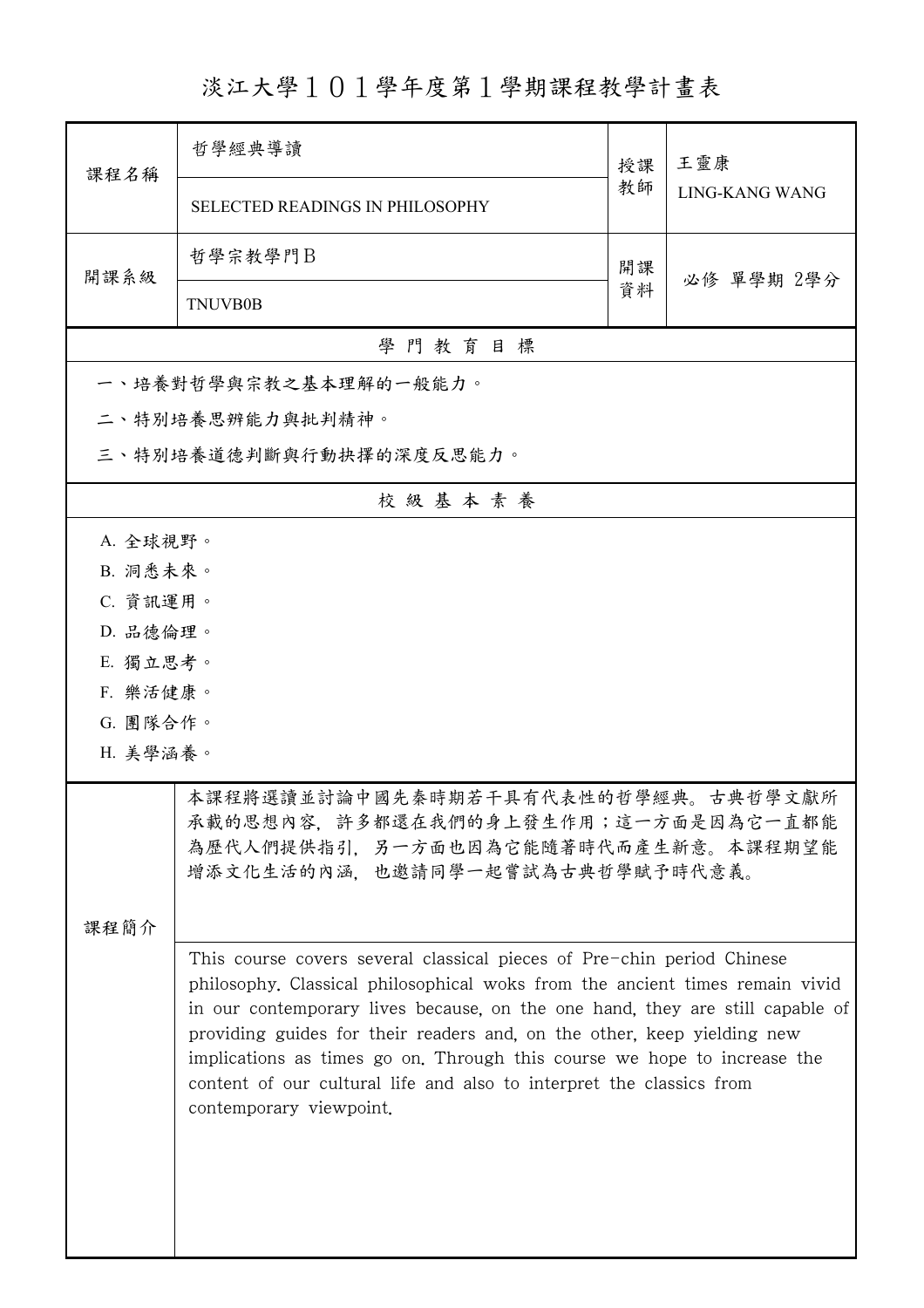本課程教學目標與目標層級、校級基本素養相關性 一、目標層級(選填): (一)「認知」(Cognitive 簡稱C)領域:C1 記憶、C2 瞭解、C3 應用、C4 分析、 C5 評鑑、C6 創造 (二)「技能」(Psychomotor 簡稱P)領域:P1 模仿、P2 機械反應、P3 獨立操作、 P4 聯結操作、P5 自動化、P6 創作 (三)「情意」(Affective 簡稱A)領域:A1 接受、A2 反應、A3 重視、A4 組織、 A5 內化、A6 實踐

二、教學目標與「目標層級」、「校級基本素養」之相關性:

 (一)請先將課程教學目標分別對應前述之「認知」、「技能」與「情意」的各目標層級, 惟單項教學目標僅能對應C、P、A其中一項。

 (二)若對應「目標層級」有1~6之多項時,僅填列最高層級即可(例如:認知「目標層級」 對應為C3、C5、C6項時,只需填列C6即可,技能與情意目標層級亦同)。

 (三)再依據所訂各項教學目標分別對應其「校級基本素養」。單項教學目標若對應 「校級基本素養」有多項時,則可填列多項「校級基本素養」。 (例如:「校級基本素養」可對應A、AD、BEF時,則均填列。)

| 序              |                                                    |          |                                                                                 | 相關性              |              |  |  |
|----------------|----------------------------------------------------|----------|---------------------------------------------------------------------------------|------------------|--------------|--|--|
| 號              |                                                    | 教學目標(中文) | 教學目標(英文)                                                                        | 目標層級             | 校級基本素養       |  |  |
| $\mathbf{1}$   | 認識古典哲學的議題與主張                                       |          | To acquaint classical<br>philosophical is-sues and<br>claims                    | C <sub>5</sub>   | <b>CE</b>    |  |  |
| $\overline{2}$ | 培養推理與反思的能力                                         |          | To cultivate the capacities of<br>reasoning and critical<br>reflection          | <b>P6</b>        | <b>BCEG</b>  |  |  |
| $\overline{3}$ | 嘗試為古典哲學賦予時代意義                                      |          | To attempt to give<br>contemporary inter-pretation<br>to philosophical classics | A6               | <b>ABCEG</b> |  |  |
|                | 教學目標之教學方法與評量方法                                     |          |                                                                                 |                  |              |  |  |
| 序<br>號         | 教學目標                                               |          | 教學方法                                                                            | 評量方法             |              |  |  |
| $\mathbf{1}$   | 認識古典哲學的議題與主張                                       |          | 講述、討論、賞析                                                                        | 紙筆測驗、上課表現        |              |  |  |
| $\overline{2}$ | 培養推理與反思的能力                                         |          | 講述、討論、賞析、實作                                                                     | 紙筆測驗、實作、上課<br>表現 |              |  |  |
| $\overline{3}$ | 嘗試為古典哲學賦予時代意義                                      |          | 講述、討論、賞析、問題解決                                                                   | 紙筆測驗、上課表現        |              |  |  |
|                | 授課進度表                                              |          |                                                                                 |                  |              |  |  |
| 週<br>式         | 日期起訖<br>內 容 (Subject/Topics)                       |          | 備註                                                                              |                  |              |  |  |
| $\mathbf{1}$   | $101/09/10$ ~<br>介紹本課程與通識課程的意義與理想<br>101/09/16     |          |                                                                                 |                  |              |  |  |
| $\overline{c}$ | $101/09/17$ ~<br>中國古典哲學經典的發展歷程<br>101/09/23        |          |                                                                                 |                  |              |  |  |
| $\overline{3}$ | $101/09/24$ ~<br>研讀中國古典哲學的觀點與歷史意義 (一)<br>101/09/30 |          |                                                                                 |                  |              |  |  |
| $\overline{4}$ | $101/10/01$ ~<br>研讀中國古典哲學的觀點與歷史意義 (二)<br>101/10/07 |          |                                                                                 |                  |              |  |  |
|                |                                                    |          |                                                                                 |                  |              |  |  |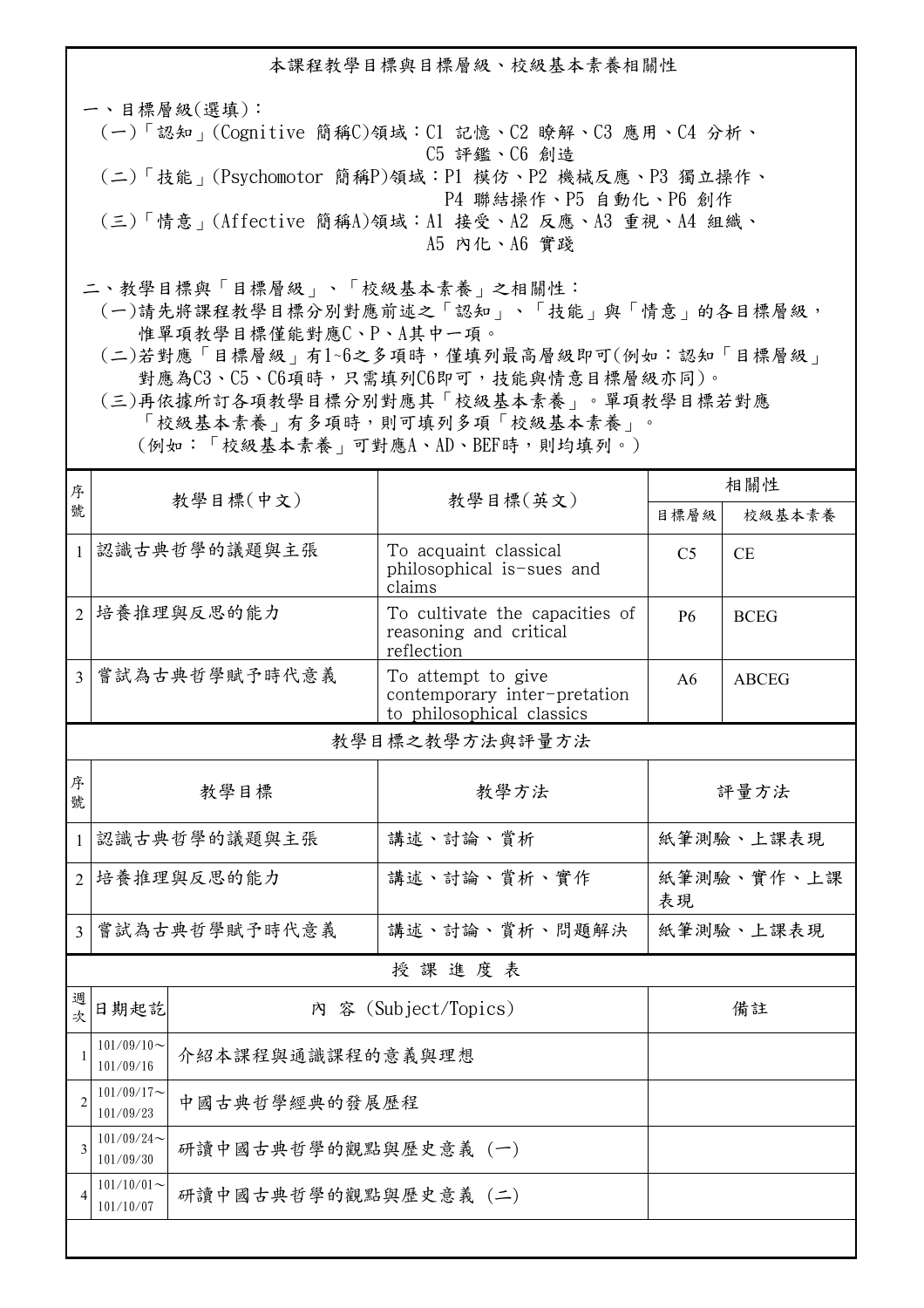| 5                                                        | $101/10/08$ ~<br>101/10/14                                                                 | 介紹研讀題材 |                      |
|----------------------------------------------------------|--------------------------------------------------------------------------------------------|--------|----------------------|
| 6                                                        | $101/10/15$ ~<br>101/10/21                                                                 | 《論語》一  | 題材與進度視討論情況<br>斟酌,下同。 |
| 7                                                        | $101/10/22$ ~<br>101/10/28                                                                 | 《論語》二  |                      |
| 8                                                        | $101/10/29$ ~<br>101/11/04                                                                 | 《孟子》一  |                      |
| $\mathbf Q$                                              | $101/11/05$ ~<br>101/11/11                                                                 | 《孟子》二  |                      |
| 10                                                       | $101/11/12$ ~<br>101/11/18                                                                 | 期中考試週  |                      |
| 11                                                       | $101/11/19$ ~<br>101/11/25                                                                 | 《荀子》一  |                      |
| 12                                                       | $101/11/26$ ~<br>101/12/02                                                                 | 《荀子》二  |                      |
| 13                                                       | $101/12/03$ ~<br>101/12/09                                                                 | 《韓非子》  |                      |
| 14                                                       | $101/12/10$ ~<br>101/12/16                                                                 | 《墨子》   |                      |
| 15                                                       | $101/12/17$ ~<br>101/12/23                                                                 | 《公孫龍子》 |                      |
| 16                                                       | $101/12/24$ ~<br>101/12/30                                                                 | 《老子》   |                      |
| 17                                                       | $101/12/31$ ~<br>102/01/06                                                                 | 《莊子》   |                      |
| 18                                                       | $102/01/07$ ~<br>102/01/13                                                                 | 期末考試週  |                      |
| 特別鼓勵同學發言討論<br>修課應<br>注意事項                                |                                                                                            |        |                      |
|                                                          | (無)<br>教學設備                                                                                |        |                      |
| 以每週印發之材料為主<br>教材課本                                       |                                                                                            |        |                      |
| 各種版本之《論語》、《孟子》、《荀子》、《公孫龍子》、《老子》、《墨<br>參考書籍<br>子》、《莊子》原典。 |                                                                                            |        |                      |
|                                                          | 批改作業<br>篇(本欄位僅適用於所授課程需批改作業之課程教師填寫)<br>篇數                                                   |        |                      |
|                                                          | ◆出席率: 10.0 % ◆平時評量:10.0 % ◆期中評量:40.0 %<br>學期成績<br>◆期末評量: 40.0 %<br>計算方式<br>$\%$<br>◆其他〈 〉: |        |                      |
|                                                          |                                                                                            |        |                      |